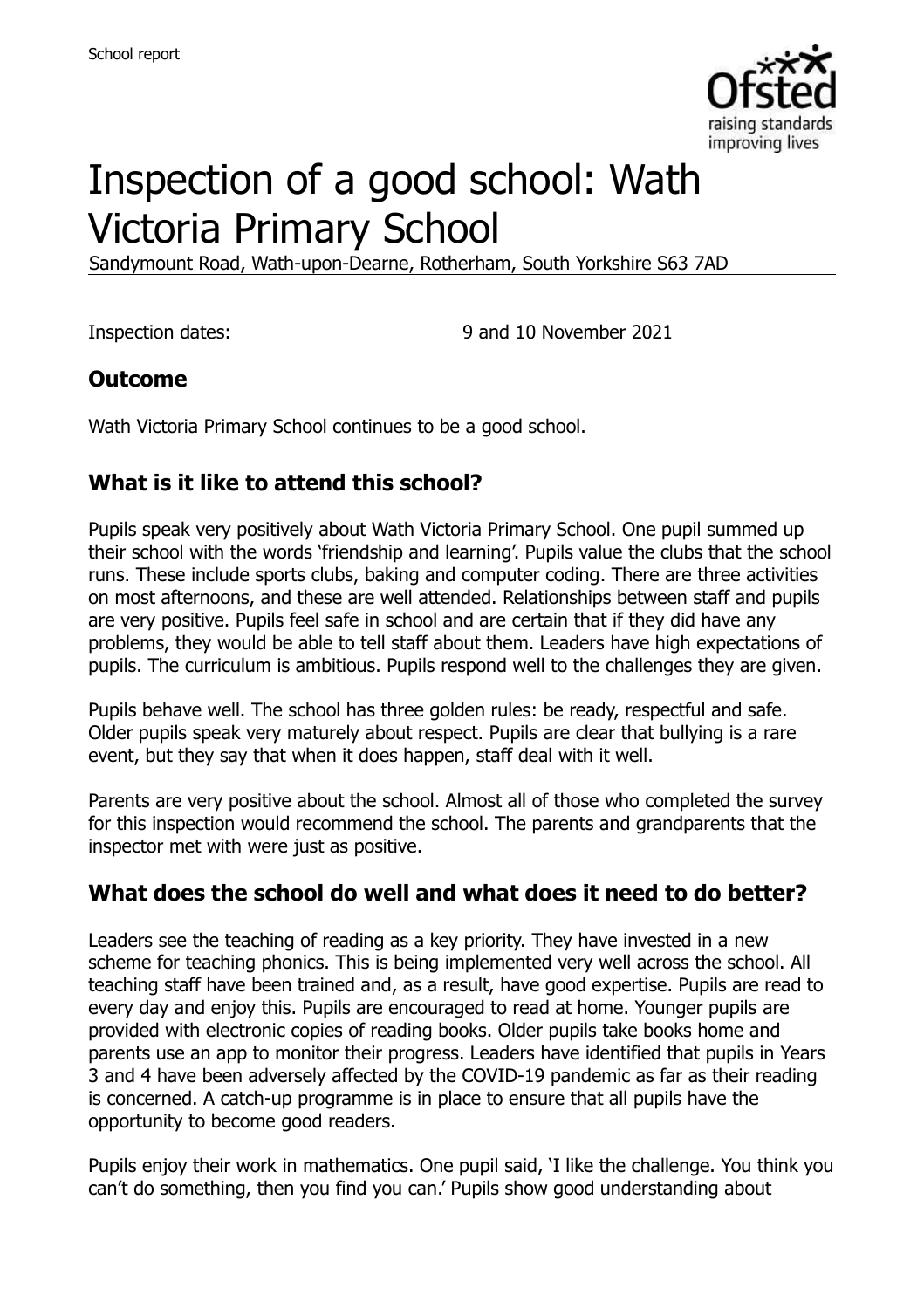

number and can explain different methods of calculation. Leaders have identified that the curriculum for shape, space and measures is less well developed, and pupils are less secure in their knowledge of these.

Pupils also enjoy the topics they have studied in history and can talk confidently about the work they have done recently. The curriculum is ambitious. However, the design of the curriculum means that some pupils' knowledge of history is superficial. For instance, when pupils were asked to explain why historical events happened, they had few examples to choose from and little knowledge. The delivery of the curriculum is underpinned by a commitment to inclusivity. For example, the local authority has made extra resources available to provide for pupils with special educational needs and/or disabilities.

Leaders put a great deal of emphasis on pupils' personal development. The acting headteacher spoke with real passion about this area of the school's work. Attendance at extracurricular activities is looked at carefully to ensure that there are opportunities that will interest all pupils. There is a well-planned programme of other activities. On the second day of the inspection, an author was visiting the school. This was designed to develop a love of reading, but also to mark Remembrance Day. Pupils responded very well to this high-quality experience. They also relished being together as a large group for the first time in a long time.

The school is well led. Governors know the school well. The trust has provided extra support for the school in the absence of the substantive headteacher. The acting headteacher is supported for two days a week by an experienced executive headteacher. Teachers report that the good behaviour of pupils is the result of careful work done over several years. The anti-bullying culture that leaders have created has won awards. Staff feel that they have been fully involved in the changes made to the curriculum, and that their workload is well considered. Morale is high with all staff who completed the survey. They say they are proud to work at Wath Victoria.

# **Safeguarding**

The arrangements for safeguarding are effective.

There is a strong culture of safeguarding at this school. All of the correct employment checks are made. Leaders are tireless in their efforts to get support for pupils and their families. Staff receive regular training and understand their responsibilities. There is a full programme in place to teach pupils how to remain safe. This includes any risks that they may face online. Governors and the trust oversee this aspect of the school's work well.

# **What does the school need to do to improve?**

# **(Information for the school and appropriate authority)**

■ Some pupils in Years 3 and 4 do not have secure phonics knowledge. Leaders need to complete the work of fully embedding the new scheme for teaching phonics.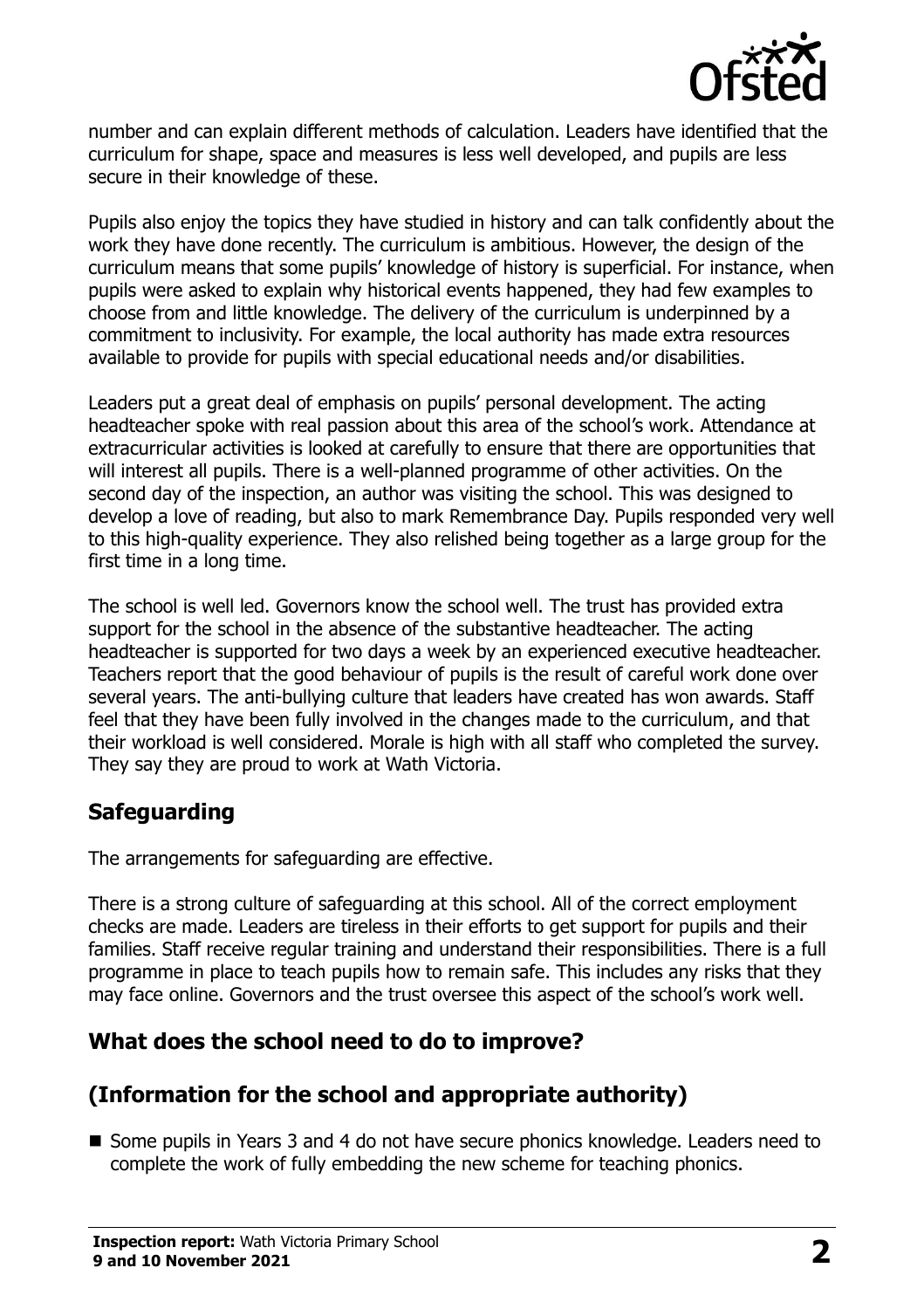

- In mathematics, pupils have good understanding of number and can explain different methods of calculation. Here, the curriculum is logical and well delivered. Pupils' knowledge of shape, space and measure is less strong. Leaders must ensure that the curriculum in mathematics for shape, space and measure is also systematically planned so that pupils are secure in their knowledge.
- In some subjects, such as history, the curriculum is not clearly planned. Some pupils' knowledge is superficial. Leaders must ensure that the curriculum is planned rigorously. It should be clear what pupils will know and remember. Leaders are aware of this and have plans in place to remedy this going forward. For this reason, the transitional arrangements have been applied.

### **Background**

When we have judged a school to be good, we will then normally go into the school about once every four years to confirm that the school remains good. This is called a section 8 inspection of a good or outstanding school, because it is carried out under section 8 of the Education Act 2005. We do not give graded judgements on a section 8 inspection. However, if we find evidence that a school would now receive a higher or lower grade, then the next inspection will be a section 5 inspection. Usually this is within one to two years of the date of the section 8 inspection. If we have serious concerns about safeguarding, behaviour, or the quality of education, we will deem the section 8 inspection as a section 5 inspection immediately.

This is the first section 8 inspection since we judged the predecessor school, Wath Victoria School, to be good in May 2016.

#### **How can I feed back my views?**

You can use [Ofsted Parent View](https://parentview.ofsted.gov.uk/) to give Ofsted your opinion on your child's school, or to find out what other parents and carers think. We use information from Ofsted Parent View when deciding which schools to inspect, when to inspect them and as part of their inspection.

The Department for Education has further quidance on how to complain about a school.

If you are the school and you are not happy with the inspection or the report, you can [complain to Ofsted.](https://www.gov.uk/complain-ofsted-report)

#### **Further information**

You can search for [published performance information](http://www.compare-school-performance.service.gov.uk/) about the school.

In the report, '[disadvantaged pupils](http://www.gov.uk/guidance/pupil-premium-information-for-schools-and-alternative-provision-settings)' refers to those pupils who attract government pupil premium funding: pupils claiming free school meals at any point in the last six years and pupils in care or who left care through adoption or another formal route.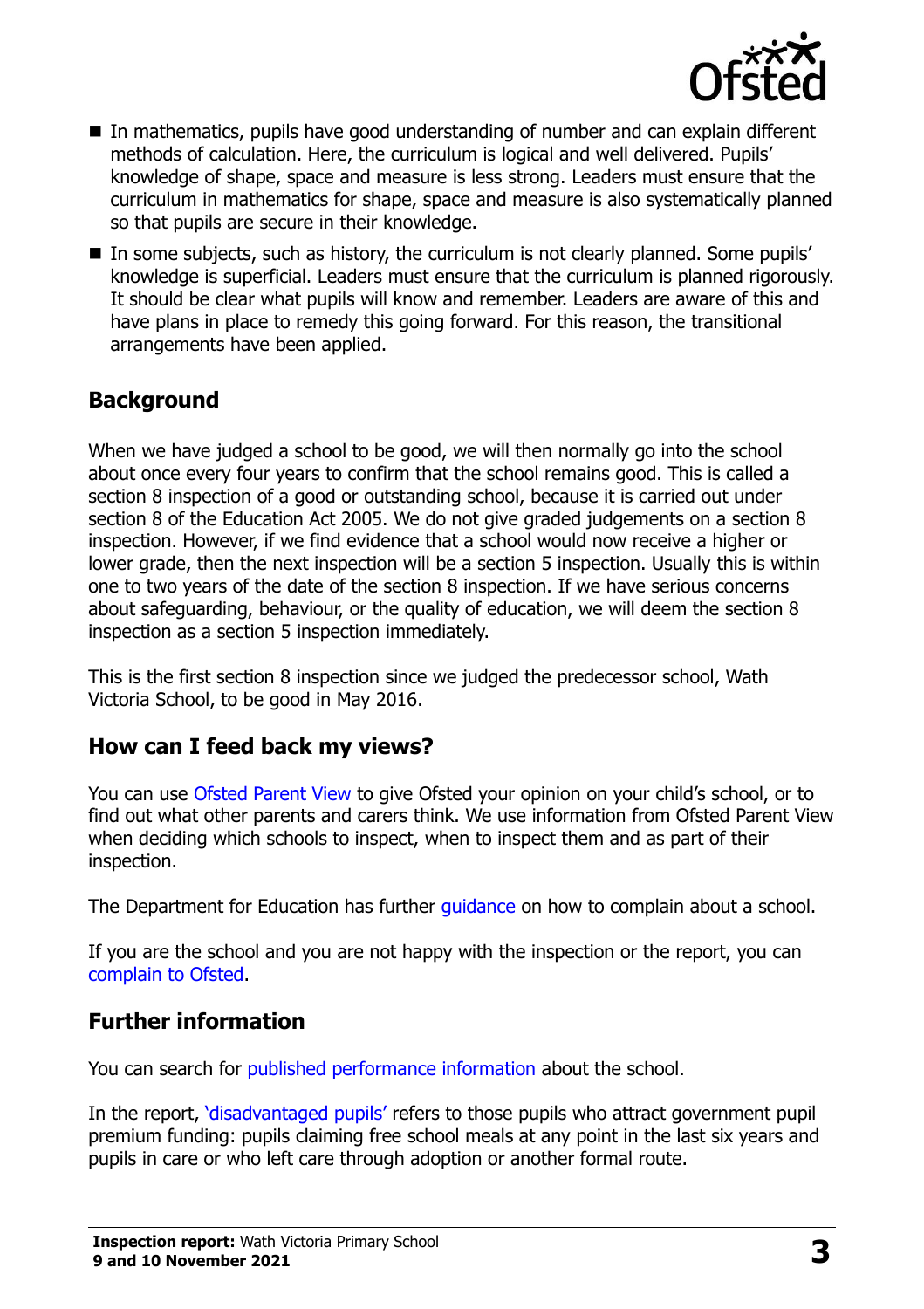

# **School details**

| Unique reference number             | 140170                        |
|-------------------------------------|-------------------------------|
| <b>Local authority</b>              | Rotherham                     |
| <b>Inspection number</b>            | 10200623                      |
| <b>Type of school</b>               | Primary                       |
| <b>School category</b>              | Academy converter             |
| Age range of pupils                 | 2 to 11                       |
| <b>Gender of pupils</b>             | Mixed                         |
| Number of pupils on the school roll | 319                           |
| <b>Appropriate authority</b>        | Board of trustees             |
| <b>Chair of trust</b>               | <b>Martin Harrison</b>        |
| <b>Headteacher</b>                  | <b>Clare Miller</b>           |
| Website                             | www.wathvictoriaprimary.co.uk |
| Date of previous inspection         | Not previously inspected      |

# **Information about this school**

■ In September 2021, resource provision for pupils with autistic spectrum disorder opened at the school.

# **Information about this inspection**

- This was the first routine inspection the school received since the COVID-19 pandemic began. The inspector discussed the impact of the pandemic with school leaders and has taken that into account in his evaluation.
- The inspector met with the executive headteacher, acting headteacher, assistant headteachers, subject leaders and members of staff. The inspector met with the chair of the local governing body, two governors and a member of the trust board. He took account of 24 responses to the Ofsted survey for staff.
- The inspector observed pupils' behaviour in lessons and at breaktime and lunchtime. He gathered pupils' views from both formal and informal discussions.
- The inspector scrutinised a range of documentation, including the school's selfevaluation document, improvement plan and safeguarding information.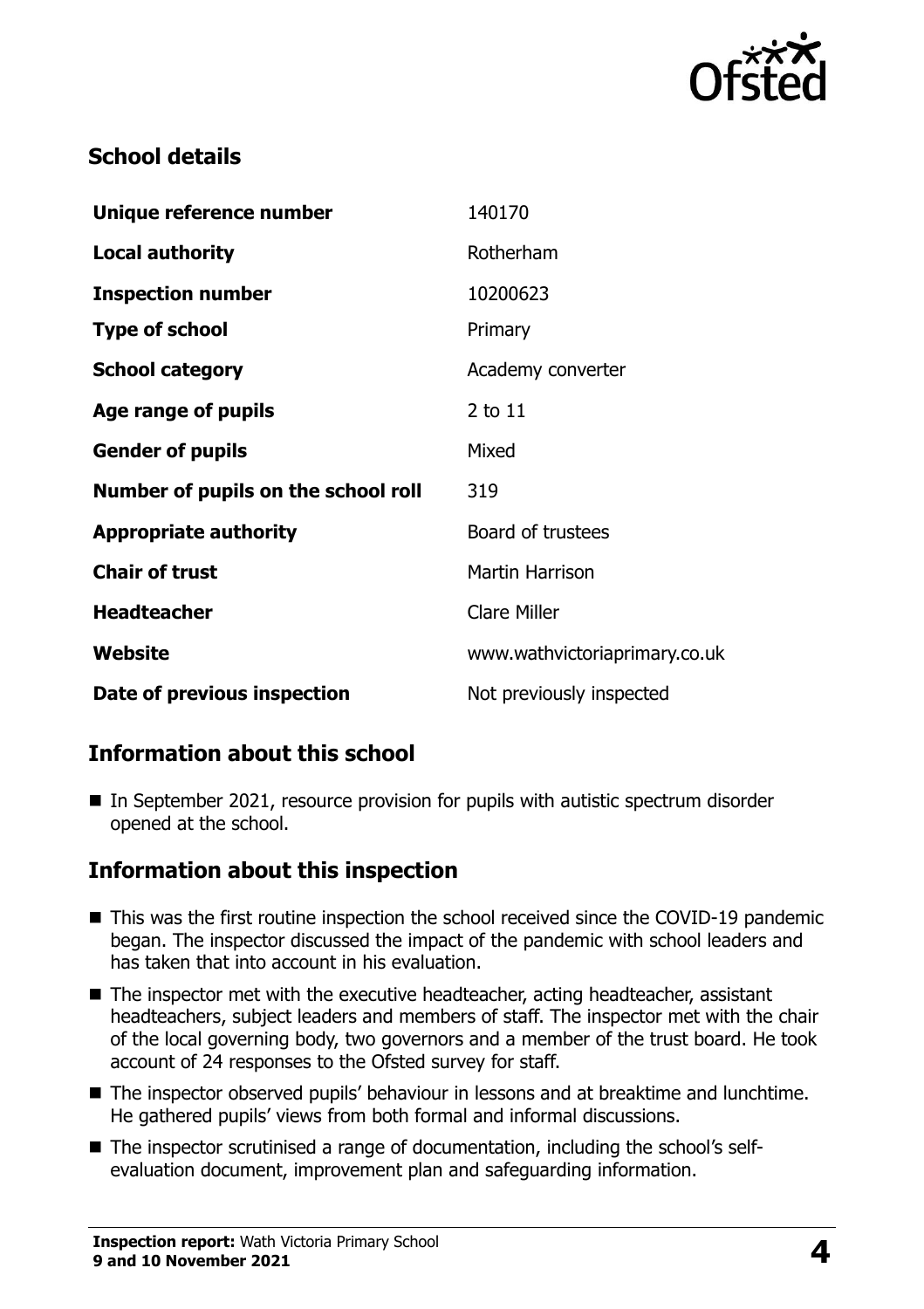

■ The inspector met parents and grandparents. He took account of 16 responses to Ofsted's parents' questionnaire, Parent View. The inspector looked in depth at the following subjects: reading, mathematics and history. In doing this, he visited all classes in the school and reviewed pupils' work. The inspector spoke to pupils about their work and listened to them read.

#### **Inspection team**

Andrew Cummings, lead inspector **Ofsted Inspector**